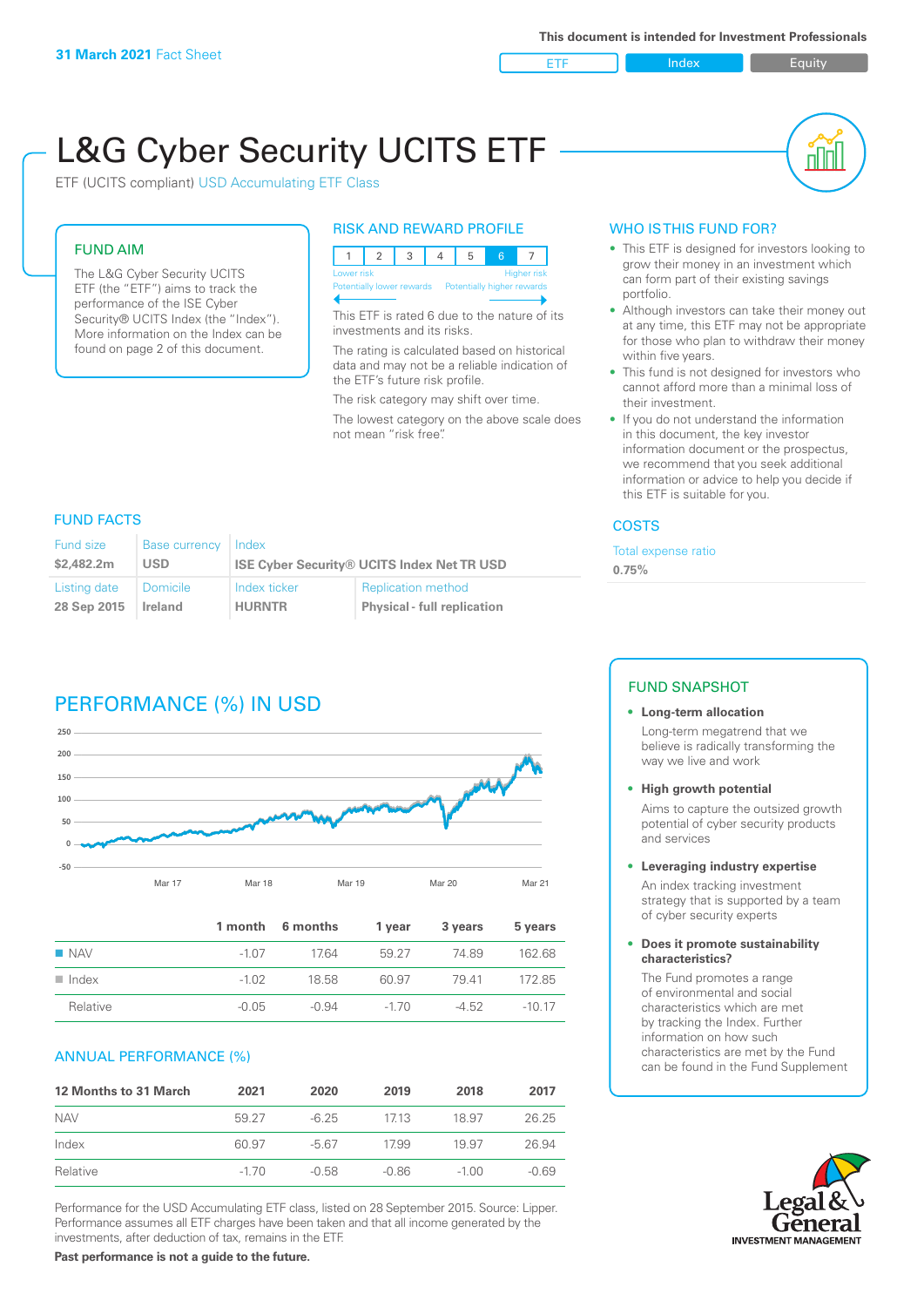# L&G Cyber Security UCITS ETF

# INDEX BREAKDOWN

The breakdowns below relate to the Index. The ETF's portfolio may deviate from the below. All data source LGIM unless otherwise stated. Totals may not sum to 100% due to rounding.





■ Top 10 constituents 26.8% Rest of Index 73.2% No. of constituents in Index 55

## TOP 10 CONSTITUENTS (%)

| <b>Fingerprint Cards</b> | 3.2 |
|--------------------------|-----|
| <b>Blackberry</b>        | 3.0 |
| Fortinet                 | 3 O |
| Cisco Systems            | 28  |
| Juniper Networks         | 27  |
| Vmware                   | 26  |
| <b>NetScout Systems</b>  | 25  |
| Nortonl ifel ock         | 24  |
| Akamai Technologies      | 23  |
| Digital Arts             | 23  |
|                          |     |

### INDEX DESCRIPTION

The Index aims to track the performance of a basket of stocks of companies that are actively engaged in providing cyber security technology and services.

The Index is comprised of companies which are publically traded on various stock exchanges around the world that generate a material proportion of their revenues from the cyber security industry. The industry is deemed to be comprised of companies in the following two subsectors: (1) Infrastructure Providers that develop hardware and software for safeguarding internal and external access to files, websites and networks; and (2) Service Providers that provide consulting and secure cyber-based services.

A company is only eligible for inclusion in the Index if it is of a sufficient size (determined by reference to the total market value of its shares) and it is sufficiently "liquid" (a measure of how actively its shares are traded on a daily basis).

Within the Index, the weights allocated to the Infrastructure Provider and Service Provider subsectors are determined by reference to the relative size of each sector (i.e. the total market value of the shares of all companies within each subsector). Initially, the companies are equally weighted within each subsector. However, an adjustment to the weights is made if any company falls short of a liquidity test that is applied to each company individually.

#### INVESTMENT MANAGER

GO ETF Solutions LLP is the investment manager for each of the exchange traded funds (ETFs) issued by Legal & General UCITS ETF Plc and is responsible for the day-to-day investment management decisions for this ETF. The team is highly experienced with respect to all aspects relating to the management of an ETF portfolio, including collateral management, OTC swap trading, adherence to UCITS regulations and counterparty exposure and monitoring.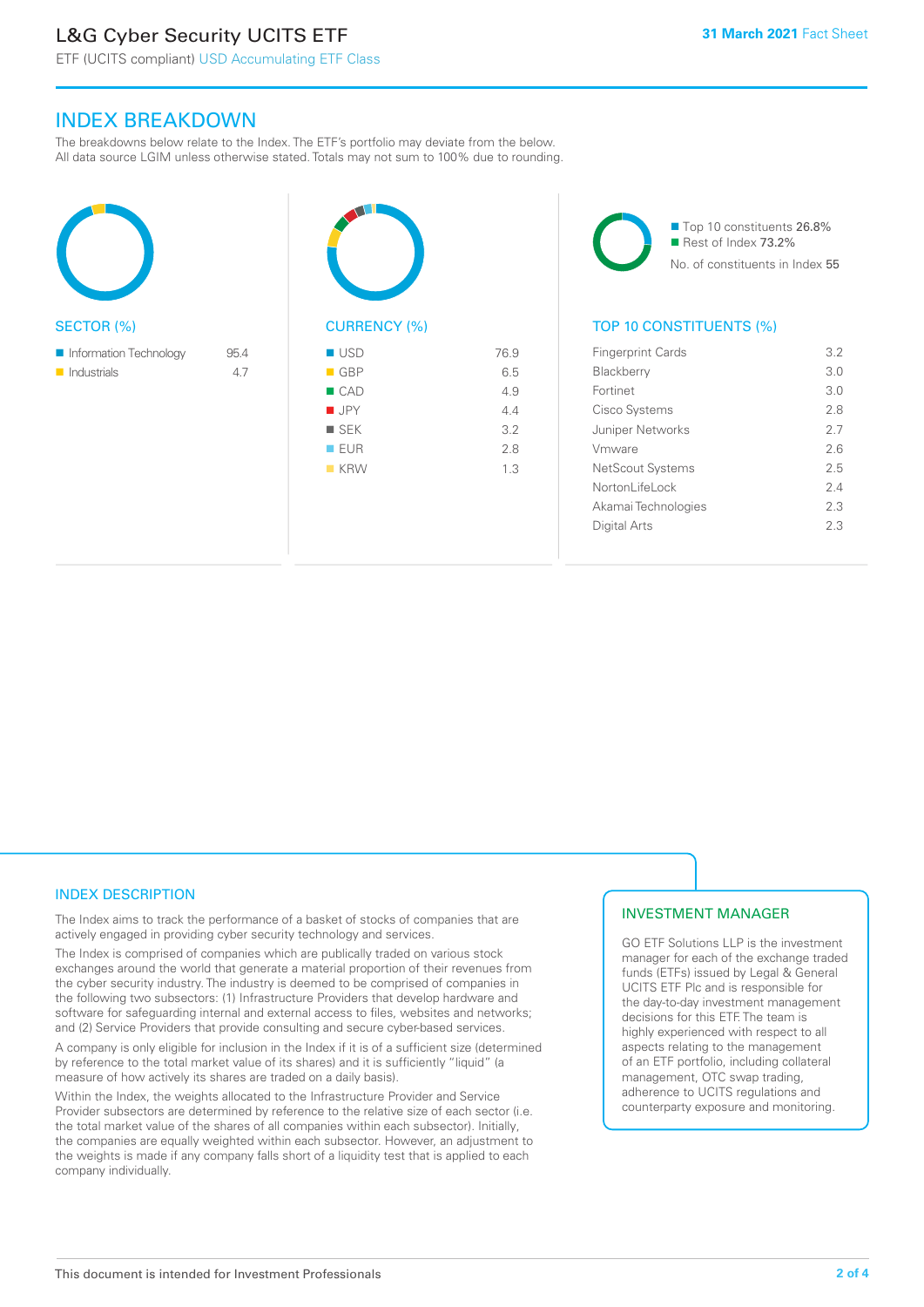# L&G Cyber Security UCITS ETF

ETF (UCITS compliant) USD Accumulating ETF Class

#### KEY RISKS

- The value of an investment and any income taken from it is not guaranteed and can go down as well as up; you may not get back the amount you originally invested.
- An investment in the ETF involves a significant degree of risk. Any decision to invest should be based on the information contained in the relevant prospectus. Prospective investors should obtain their own independent accounting, tax and legal advice and should consult their own professional advisers to ascertain the suitability of the ETF as an investment.
- The value of the shares in the ETF is directly affected by increases and decreases in the value of the Index. Accordingly the value of a share in the ETF may go up or down and a shareholder may lose some or the entire amount invested.
- The ETF's ability to closely track the Index will be affected by its ability to purchase and/or sell the Index constituents and any legal or regulatory restrictions or disruptions affecting them.
- The ETF's ability to closely track the Index will also be affected by transaction costs and taxes incurred when adjusting its investment portfolio generally and/or to mirror any periodic adjustments to the constituents of the Index. There can be no certainty that ETF shares can always be bought or sold on a stock exchange or that the market price at which the ETF shares may be traded on a stock exchange will reflect the performance of the Index.
- The ETF is subject to the risk that third party service providers (such as a bank entering into swaps with the ETF or the ETF's depositary) may go bankrupt or fail to pay money due to the ETF or return property belonging to the ETF.
- As the Index includes micro, small and medium-sized publicly traded companies, the ETF is subject to the risk that such companies may be more vulnerable to adverse business or economic events and greater and more unpredictable price changes than larger companies or the stock market as a whole.
- The ETF is subject to the risks associated with technology-focused companies that are particularly vulnerable to rapid developments in technology (which may leave their products out-of-date), government regulation and competition from domestic and foreign competitors who may have lower production costs. Such companies may also have difficulties establishing and maintaining patents, copyrights, trademarks and trade secrets relating to their products which could negatively affect their value.
- There is no capital quarantee or protection on the value of the ETF. Investors can lose all the capital invested in the ETF.
- Please refer to the "Risk Factors" section of the Issuer's Prospectus and the Fund Supplement.

For mo[re inf](https://www.lgimetf.com/)ormation, please refer to the key investor information document on our website M

#### TRADING INFORMATION

| <b>Exchange</b>           | <b>Currency ISIN</b> |              | <b>SEDOL</b>   |             | <b>Ticker Bloomberg</b> |
|---------------------------|----------------------|--------------|----------------|-------------|-------------------------|
| London Stock Exchange USD |                      | IE00BYPLS672 | BYPLS67        | USPY        | USPY IN                 |
| London Stock Exchange GBP |                      | IE00BYPLS672 | BYRGP36        | ISPY        | <b>ISPY IN</b>          |
| Borsa Italiana            | <b>EUR</b>           | IE00BYPLS672 | <b>BYV7098</b> | <b>ISPY</b> | <b>ISPY IM</b>          |
| Deutsche Börse            | <b>EUR</b>           | IE00BYPLS672 | <b>BYRMFH8</b> | <b>USPY</b> | <b>USPY GY</b>          |
| <b>SIX Swiss Exchange</b> | CHF                  | IE00BYPLS672 | <b>RYSXHT6</b> | <b>ISPY</b> | <b>ISPY SW</b>          |
| NYSE Euronext             | <b>EUR</b>           | IE00BYPLS672 | BE33SD9        | ISPY        | ISPY NA                 |

The currency shown is the trading currency of the listing.



#### SPOTLIGHT ON LEGAL & GENERAL INVESTMENT MANAGEMENT

We are one of Europe's largest asset managers and a major global investor, with assets under management of €1,431.1 billion (as at 31 December 2020). We work with a wide range of global clients, including pension schemes, sovereign wealth funds, fund distributors and retail investors.

Source: LGIM internal data as at 31 December 2020. The AUM disclosed aggregates the assets managed by LGIM in the UK, LGIMA in the US and LGIM Asia in Hong Kong. The AUM includes the value of securities and derivatives positions.

## COUNTRY REGISTRATION



United Kingdom

### TO FIND OUT MORE



#### **Index Disclaimer**

Nasdaq, Inc. and its respective affiliates do not guarantee the accuracy and/or the completeness of the ISE Cyber Security® UCITS Index (the "Index") or any data included therein and Nasdaq, Inc. and its respective affiliates shall have no liability for any errors, omissions, or interruptions therein. Nasdaq, Inc. and its respective affiliates make no warranty, express or implied, as to results to be obtained by the adviser, owners of the ETF, or any other person or entity from the use of the Index or any data included therein. Nasdaq, Inc. and its respective affiliates make no express or implied warranties, and expressly disclaim all warranties, of merchantability or fitness for a particular purpose or use with respect to the Index or any data included therein. Without limiting any of the foregoing, in no event shall Nasdaq, Inc. or its respective affiliates have any liability for any lost profits or indirect, punitive, special or consequential damages or losses, even if notified of the possibility of such damages.